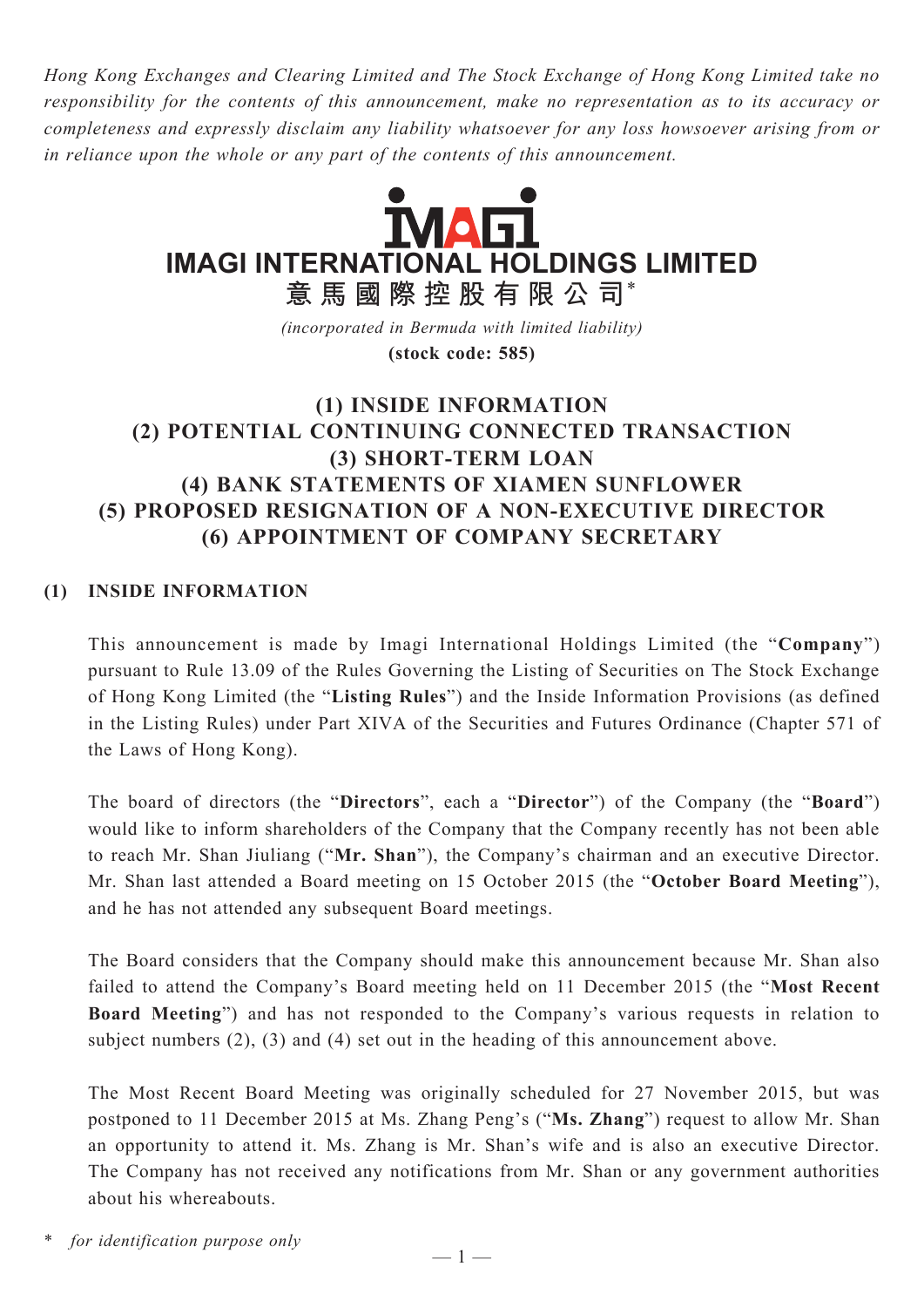The Most Recent Board Meeting was attended by Mr. Leung Pak To, a non-executive Director, and Mr. Chan Yuk Sang, Mr. Cheng Yuk Wo and Dr. Lam Lee G all of whom are independent non-executive Directors (the "**Attending Directors**"). Neither Ms. Zhang, an executive Director, nor Mr. Wen Di, a non-executive Director, attended the Most Recent Board Meeting. Ms. Zhang requested absence of attendance of the Most Recent Board Meeting due to hospitalization.

In the light of the above, it was resolved at the Most Recent Board Meeting that the special committee established at the Board meeting held on 19 November 2015 (the "**Special Committee**") to protect the Company's interest and assets will now also manage the day-today business of the Company until when decided further by the Board. The Special Committee comprises all Attending Directors and it is of the view that the unavailability of Mr. Shan does not materially affect the business of the Company.

As at the date of this announcement, apart from a deposit of RMB71 million held by Xiamen Sunflower Mingde Business Service Co. Ltd. (廈門盛福明德商務服務有限公司) ("**Xiamen Sunflower**"), a wholly-owned subsidiary of the Company, with Bank of China Xiamen Hi-Tech Park Branch (the "**Bank**"), representing approximately 9.7% of the Company's total assets as at 30 June 2015 (see paragraph (4) below), all the assets of the Company are in Hong Kong.

### **(2) POTENTIAL CONTINUING CONNECTED TRANSACTION**

The Company would also like to inform shareholders of the Company that the Attending Directors became aware on 9 October 2015 that a tenancy agreement (the "**Tenancy Agreement**") was entered into on 1 August 2015 between a company in which Mr. Shan and Ms. Zhang indirectly hold equity interest of 35% and 51.83% respectively, namely Xiamen Cross-Strait Financial Assets Trading Centre Company Limited\* (廈門兩岸金融資產交易中心 股份有限公司) ("**Xiamen Cross-Strait**"), as the lessor, and Xiamen Sunflower as the lessee. A copy of the Tenancy Agreement was made available to the Attending Directors for the first time on 14 October 2015.

Under the Tenancy Agreement, Xiamen Cross-Strait was to sublease a property with a gross floor area of 1,400 square metres to Xiamen Sunflower for a term of two years, from 1 August 2015 to 31 July 2017, for a rent of RMB2,688,000 per annum. Such rent was determined with reference to (i) the monthly rent (RMB98 per square metre); (ii) the monthly property management fee (RMB20 per square metre); (iii) the monthly public facility maintenance costs (RMB2 per square metre); and (iv) the monthly management fee to be charged by Xiamen Cross-Strait (RMB40 per square metre). The annual cap, as calculated based on the aggregate amount of the rent under the Tenancy Agreement, for each of the three financial years ending 31 December 2015, 31 December 2016 and 31 December 2017 would be RMB1,120,000, RMB2,688,000 and RMB1,568,000 respectively.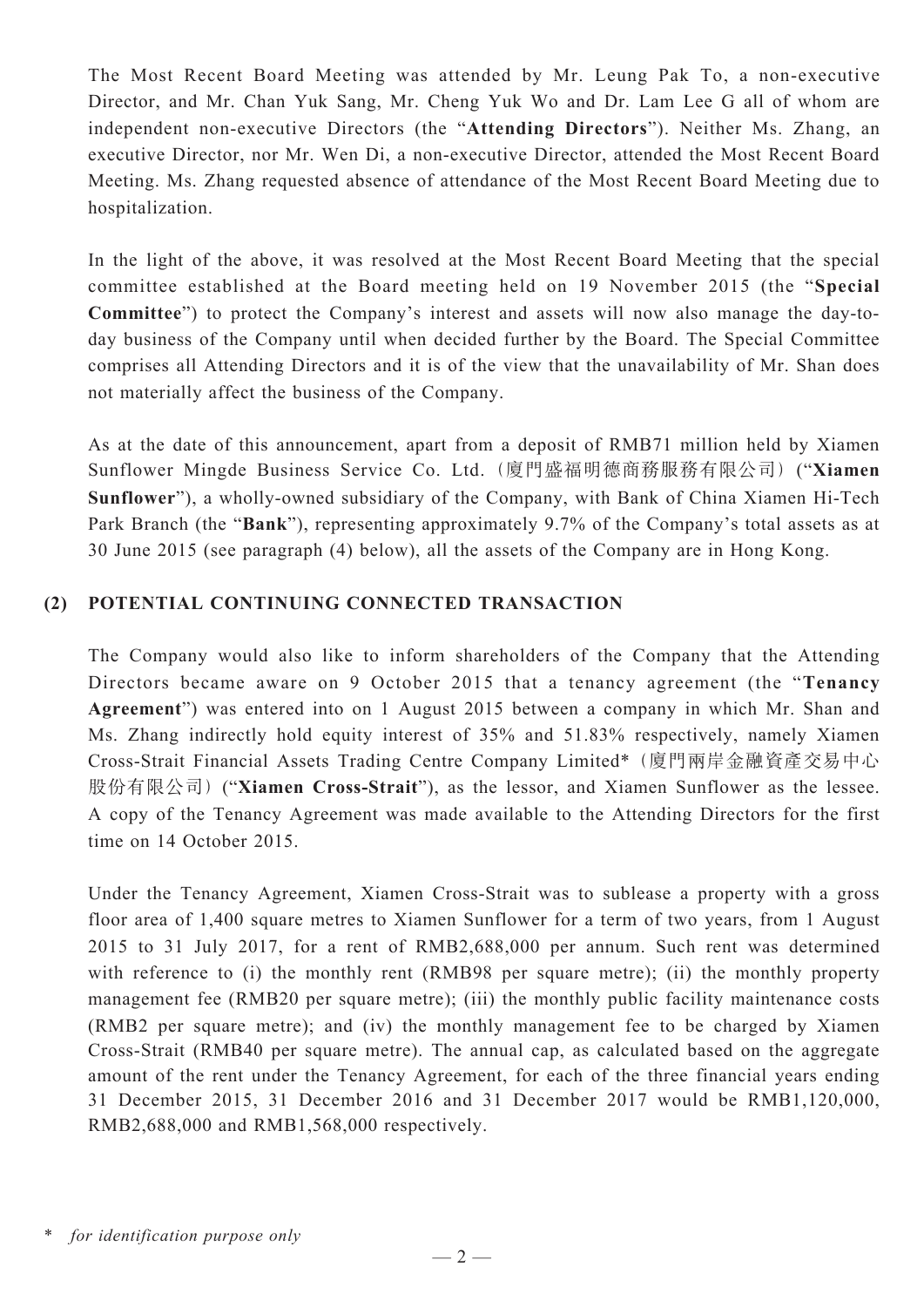On 10 August 2015, Xiamen Sunflower paid to Xiamen Cross-Strait a total sum of RMB6,000,000, representing two years' rent paid in advance and a deposit of RMB624,000, purportedly under the Tenancy Agreement.

At the October Board Meeting, the Attending Directors (including all the independent nonexecutive Directors) considered the level of annual rent payable by Xiamen Sunflower and its current needs for office space and took the view that (i) the terms of Tenancy Agreement are not fair and reasonable; and (ii) the transaction under the Tenancy Agreement is not on normal commercial terms and not in the interests of the Company or its shareholders as a whole. Accordingly, it was resolved at the October Board Meeting that the Tenancy Agreement be revoked.

Mr. Shan, who attended the October Board Meeting, agreed to take steps to revoke the Tenancy Agreement. On 22 October 2015, the Company sent to Mr. Shan a draft agreement confirming the invalidity of the Tenancy Agreement ("**Confirmation Agreement**"). However, despite numerous attempts to follow up with Mr. Shan, the Company has so far not received the signed Confirmation Agreement from him.

The Company's PRC legal adviser has advised the Company that the fact that (i) the Board other than Mr. Shan was not aware of the Tenancy Agreement at the time when it was executed; and (ii) the Board had not approved, authorised or ratified it, does not invalidate the Tenancy Agreement.

The Company has been pursuing, and will continue to pursue, Mr. Shan for the return of the signed Confirmation Agreement, and will also take steps in the PRC to seek to recover the RMB6,000,000 that was paid by Xiamen Sunflower to Xiamen Cross-Strait purportedly under the Tenancy Agreement.

When the Tenancy Agreement was entered into, both Mr. Shan and Ms. Zhang were executive Directors of the Company, and Xiamen Cross-Strait was indirectly held as to 35% by Mr. Shan and 51.83% by Ms. Zhang, respectively. Xiamen Cross-Strait is therefore a connected person of the Company under Chapter 14A of the Listing Rules. Accordingly, the Tenancy Agreement constitutes a continuing connected transaction of the Company under Chapter 14A of the Listing Rules.

As one or more of the applicable percentage ratios in respect of the terms of the Tenancy Agreement is more than 0.1% but are all less than 5%, the Tenancy Agreement is subject to the reporting, announcement and annual review requirements, but exempted from the independent shareholders' approval requirement under Chapter 14A of the Listing Rules. Accordingly, the Company is providing the requisite information in this announcement under Chapter 14A of the Listing Rules.

It was stated in the Company's interim report published on 9 September 2015 that the Company is principally engaged in computer graphic imaging, cultural and entertainment business and investment business.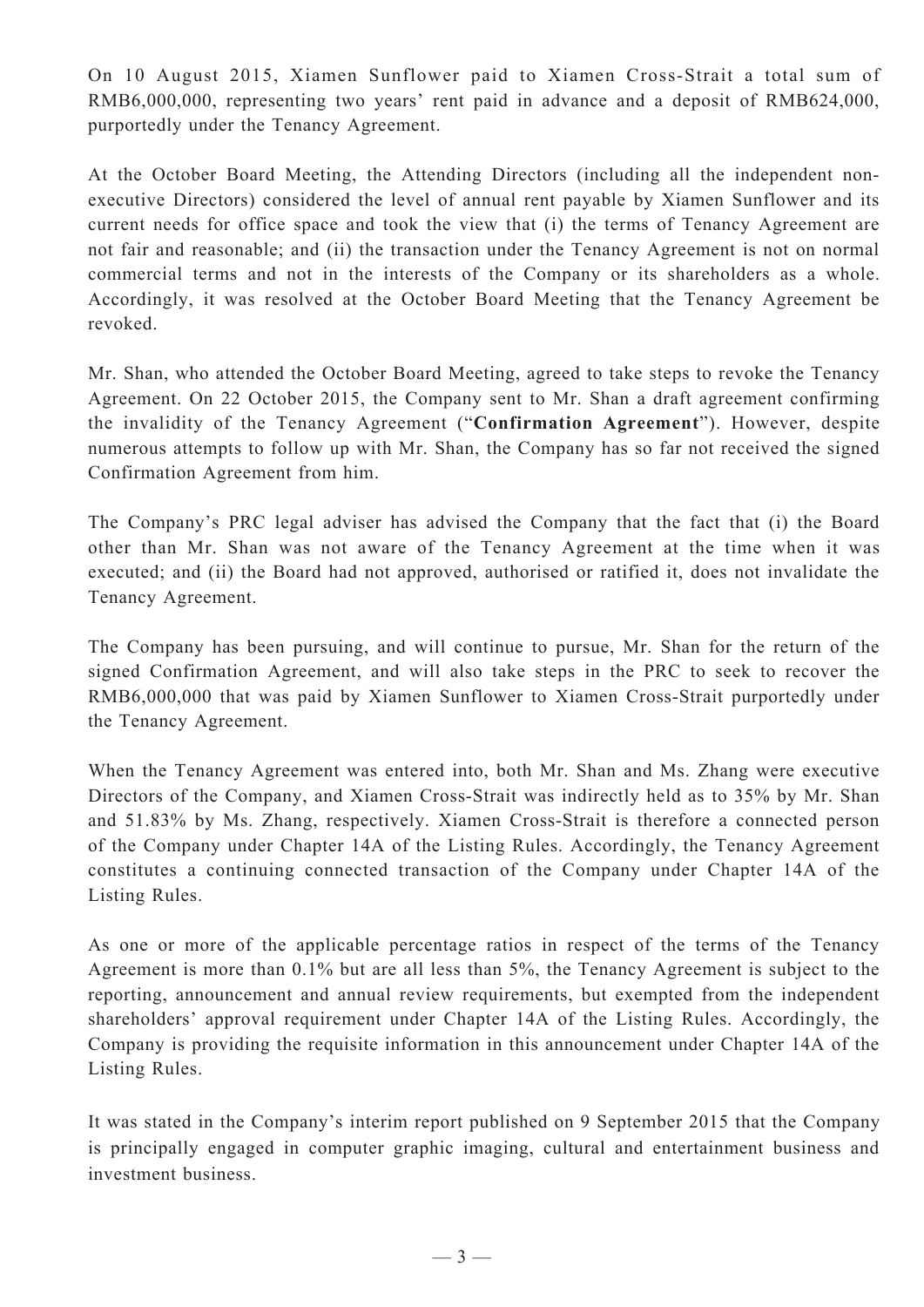Xiamen Sunflower is a wholly-owned subsidiary of the Company incorporated in the People's Republic of China (the "**PRC**") on 26 February 2015. According to the registered record in the National Enterprise Credit Information System\* (全國企業信用信息公示系統) set up by the State Administration for Industry and Commerce of the PRC, it is principally engaged in advisory services in relation to business information, enterprise management, investment and social economics (excluding financial business), as well as supply chain management.

According to the registered record in the National Enterprise Credit Information System, (i) Xiamen Cross-Strait is a limited liability company incorporated in the PRC on 24 December 2014; (ii) it is principally engaged in the research and development, portfolio design and consultancy services in relation to financial products, as well as the provision of financial assets trading services and other related services; and (iii) Mr. Shan and Ms. Zhang indirectly holds 35% and 51.83% of the equity interest of Xiamen Cross-Strait, respectively.

#### **(3) SHORT-TERM LOAN**

On 9 October 2015, it was brought to the attention of the Attending Directors that on the instructions of Mr. Shan, a loan in the amount of HK\$10,000,000 for a term of six months ("**Short-term Loan**") was extended by a wholly-owned subsidiary of the Company to an independent third party on 6 August 2015. At the October Board Meeting, it was resolved, and Mr. Shan agreed, that Mr. Shan should provide to the Company as soon as possible a copy of the relevant loan agreement and details of the borrower, and procure appropriate collateral or guarantee for the loan. Despite various written follow-ups from the Company to Mr. Shan, Mr. Shan has not provided to the Company any updates on those matters. The Special Committee continues to follow up with Mr. Shan on those matters.

#### **(4) BANK STATEMENTS OF XIAMEN SUNFLOWER**

Despite many rounds of discussions between the Company and Mr. Shan's personal assistant who is not an employee of the Company or any of its subsidiaries, the Company has not been able to obtain a copy of Xiamen Sunflower's monthly bank statements with the Bank for September, October and November 2015. As a result, the Company has not been able to provide the complete set of monthly update containing consolidated management accounts of Company and its subsidiaries to the Board as required under the Listing Rules since September 2015.

The Company estimates that Xiamen Sunflower's account with the Bank should contain approximately RMB65 million. Mr. Shan, as Xiamen Sunflower's current legal representative, is the sole authorised signatory of Xiamen Sunflower's bank account.

The Company has taken legal advice from its PRC counsel on possible actions that the Company might be able to take to obtain Xiamen Sunflower's bank statements and to change Mr. Shan as the legal representative of Xiamen Sunflower.

The Company has changed the authorised signatories of the Company's accounts with its banks in Hong Kong and is in the process of changing the authorised signatories of the accounts of its subsidiaries with various banks in Hong Kong.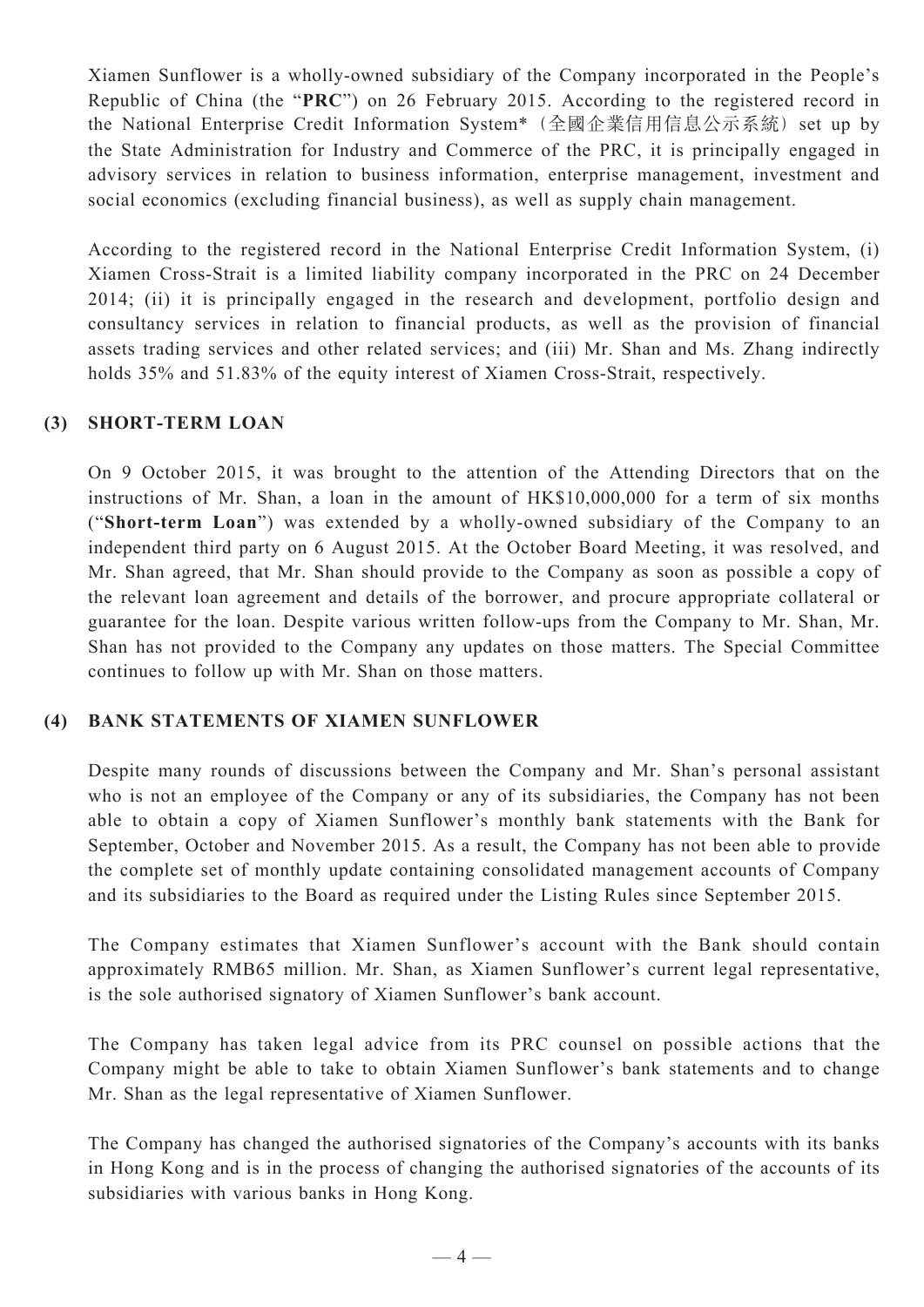#### **(5) PROPOSED RESIGNATION OF A NON-EXECUTIVE DIRECTOR**

The Company announces that it received by courier on 27 October 2015 an undated letter of resignation from Mr. Wen Di ("**Mr. Wen**"), resigning his position as a non-executive Director of the Company. The Company has attempted to reach Mr. Wen to ascertain the effective date of his resignation letter but so far has not received any confirmation from him of the effective date. The Company has not been able to reach him since 8 November 2015, and the last Board meeting he attended was on 27 August 2015.

The Company will continue to reach out to Mr. Wen to confirm the effective date of his proposed resignation as a non-executive Director.

The Company has sent this announcement to all the Directors for their comments and approval before its publication. The Company has not received any reply from either Mr. Shan or Mr. Wen. Ms. Zhang responded that "she thought many parts of this announcement are inconsistent with the facts, she disagreed with the contents of this announcement; and she did not agree with the publication of this announcement prior to checking clearly the facts". In this regard, the Company has repeatedly requested Ms. Zhang to elaborate and identify the parts or contents of this announcement which she believes are inconsistent with the facts or which she disagrees. Prior to the publication of this announcement, she has not responded to any of such requests.

The Company will disclose any material developments in connection with the above matters in further announcement(s), in accordance with regulatory requirements.

**Shareholders and potential investors of the Company should exercise caution when dealing in the securities of the Company. Any person who is in doubt about his/her/its position or any action to be taken is recommended to consult his/her/its own professional adviser(s).**

#### **(6) APPOINTMENT OF COMPANY SECRETARY**

The Company refers to an announcement dated 7 November 2014 in relation to, among others, the appointment of Ms. Cheng Ka Yan as (i) the acting company secretary of the Company; and (ii) the authorised representative of the Company for the purpose of Part 16 of the Companies Ordinance (Chapter 622 of the Laws of Hong Kong). The Board is pleased to announce that Ms. Cheng Ka Yan has been appointed as company secretary of the Company with effect from 11 December 2015. Ms. Cheng is a member of Hong Kong Institute of Certified Public Accountants.

> By order of the Board **Imagi International Holdings Limited Cheng Ka Yan** *Company Secretary*

Hong Kong, 17 December 2015